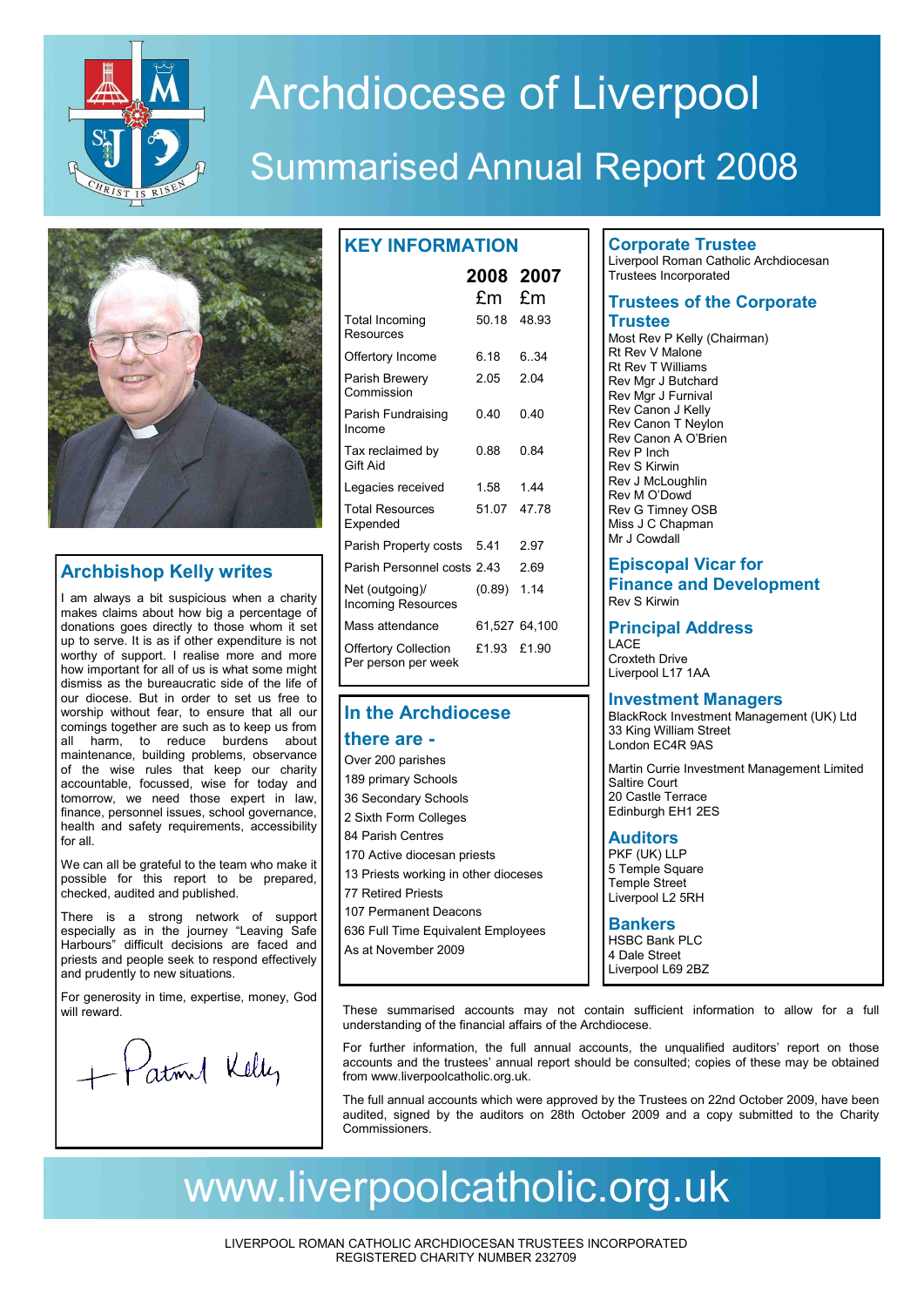For financial reporting purposes, the Archdiocese is split into two main categories, the Parochial and Curial sections. Each section has three subcategories being unrestricted, designated, and restricted and are further explained below.

**Parochial** includes the aggregated performance of the parishes, the assessment fund and expenditure on Archdiocesan school building projects.

**Curial** includes the central administrative function, the Cathedral, subsidiaries and various other funds including priests training and retirement funds. **Unrestricted funds** are funds which are available for use at the discretion of the trustees in furtherance of the objects of the Archdiocese and which have not been designated for any other purpose.

**Designated funds** are unrestricted funds that have been set aside by the Trustees for specific purposes.

**Restricted funds** are funds that are used in accordance with specific restrictions imposed by donors or that have been raised for particular purposes.



#### **INCOMING RESOURCES**

Voluntary income include offertories, ordered collections such as those for LAMP, the Priests Training Fund, contributions from schools towards the School Projects Fund and income tax recovered under Gift-Aid. Offertory income fell by 2.52% from £6.34M to £6.18M. Offertories from 2004 to 2008 are illustrated above.

The amount of tax recovered under Gift-Aid increased from £0.84M to £0.88M highlighting the importance played by the Gift-Aid administration team centrally and volunteers in the parishes.

Legacies received in the year amounted to £1.58M increasing from £1.44M received in 2007.

Investment Income fell by 4.95% from £5.15M to £4.89M reflecting the poor performance of global investment markets and declining interest rates in the latter part of the year.

Income from charitable activities includes income generated by Central Departments and increased from £0.89M to £0.97M in 2008.

Activities for generating funds include parish fundraising efforts and the activities of subsidiary companies.

Income from parish fundraising activities remained constant at £0.40M. While parishes are often presented with fundraising targets when faced with major building repair projects, further guidance is being developed in respect of general fundraising initiatives.

Income from subsidiary companies fell slightly from £26.83M to £26.67M and includes the activities of the parish clubs, the conference centre and the building projects activities.

## **RESOURCES EXPENDED**

Total resources expended increased by 6.89% from £47.78M to £51.07M.

Expenditure on charitable activities increased by 17.56% from £20.56M to £24.18M. The two most significant items of expenditure within this category are property costs and personnel costs.

Parish establishment costs remain the most significant area of expenditure, with £9.58M (2007: £7.10M) incurred in property running costs. The Archdiocese operates a centrally monitored parish property repair budget and the services of the in-house surveyors have ensured that best value is obtained in all aspects of parish building projects. Repair and maintenance costs increased from £2.97M in 2007 to £5.41M in 2008. Included within these costs are £500K expenditure on the refurbishment of St Mary of the Angels where grant aid was received and £410K of necessary costs resulting from the comprehensive fire risk assessment of archdiocesan property.

Through the School Projects Fund, the Archdiocese engaged in capital and repair projects in excess of £33M at a net cost of £2.87M. Over 450 school building projects were submited to the Building Projects Committee and approved by the Trustees in the year. Significant projects during the year included the completion of the new build Christ the King Centre for Learning in Huyton and the commencement of new build primary schools at All Saints' Bootle, Sacred Heart Leigh, St Michael and All Angels' Kirkby and St John's Liverpool.

Lay personnel costs amounted to £8.24M in 2008 (2007: £7.95M). The average number of people employed during the year was 636 and included 455 parish club employees.

#### **INVESTMENT PROPERTIES**

Investment properties are included in the balance sheet at valuations that are reviewed periodically. The result of reviews in the year was an increase in their value by £0.37M.Sales of property generated a gain of £0.048M in the year.

#### **INVESTMENTS AND DEPOSITS**

In common with many organisations, the Archdiocese was affected by the falling values of investments. A reduction in the value of investments and deposits of £22.47M was incurred in the year.



#### **TANGIBLE FIXED ASSETS**

Tangible fixed assets other than property are included in the balance sheet at cost and depreciated over their expected useful life. Prior to 1997 capital expenditure on functional church property was written off in full as incurred. In 1997 the Trustees considered that 10% of current insurance values would provide a reasonable approximation to the net book value of these assets. Additions since 1997 have been included at cost and depreciated over their estimated lives.

Work on the "Cathedral experience" project began on site in July 2007 and has continued through 2008. A major part of the work has been to physically link the Lutyen's crypt to the Gibbard cathedral. The link, created by a glazed spiral staircase from the rear of the main cathedral will ensure a single visitor experience and also open the crypt as a destination for exhibitions, conferences and cultural programmes. The project was completed in early 2009 with £2.77M of costs incurred in 2008 supported by the European Regional Development Fund and the North West Development Agency.

School properties are valued at £nil. The trustees consider that no meaningful value can be attributed to these assets, since they are not used directly by the Archdiocese, do not generate income, and cannot be disposed of while still occupied.

## **INVESTMENTS**

Investments held to generate an income to enable the Archdiocese to achieve its aims amounted to £58.99M. Since the year end investment values have begun to recover with the investment managers exceeding benchmarks for this period. The latest valuation available at 30<sup>th</sup> September 2009 was £66.32M and would represent an unrealised gain on revaluation of £7.3M since the year end.

The investment portfolio is managed within the parameters of an ethical investment policy restricting the investment managers from investing in any area that would be incompatible with the aims of the Archdiocese**.**

#### **NET CURRENT ASSETS**

Net Current Assets amounted to £22.4M at 2008 compared to £24.66M at 2007. These amounts made up of stocks, amounts recoverable and cash balances less creditors represent the working capital of the Archdiocese and are used to finance the day to day activities of all the parishes, clubs, school building projects and central operations.

#### **RESERVES**

Left:

The total reserves held at 31 December 2008 amounted to £133M compared to £156M at 31 December 2007. They are held for the purposes outlined on page 4.

Far left: Christ the King Centre for Learning Huyton

St Francis de Sales, Walton - Paint Restoration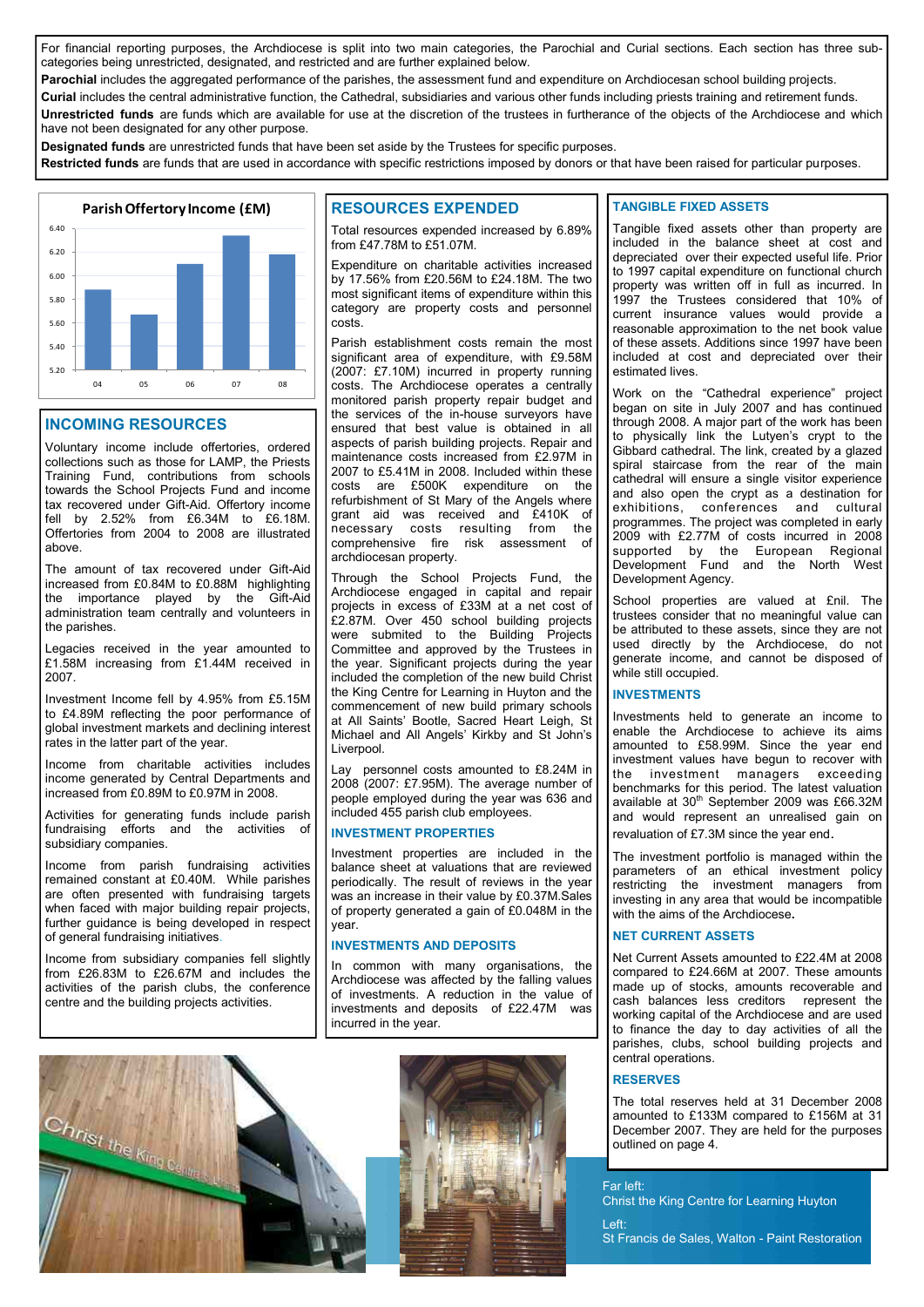| <b>STATEMENT OF FINANCIAL</b><br><b>ACTIVITIES FOR THE YEAR ENDED</b><br>31 DECEMBER 2008<br><b>INCOMING RESOURCES</b> | <b>Parochial</b><br><b>Unrestricted</b><br><b>Funds</b><br>£000's | <b>Parochial</b><br>Designated<br><b>Funds</b><br>£000's | <b>Parochial</b><br><b>Restricted</b><br><b>Funds</b><br>£000's | Curial<br><b>Unrestricted</b><br><b>Funds</b><br>£000's | Curial<br><b>Designated</b><br><b>Funds</b><br>£000's | <b>Curial</b><br>Restricted<br><b>Funds</b><br>£000's | <b>TOTAL</b><br>2008<br>£000's | <b>TOTAL</b><br>2007<br>£000's |
|------------------------------------------------------------------------------------------------------------------------|-------------------------------------------------------------------|----------------------------------------------------------|-----------------------------------------------------------------|---------------------------------------------------------|-------------------------------------------------------|-------------------------------------------------------|--------------------------------|--------------------------------|
| Voluntary income                                                                                                       | 10,135                                                            | 625                                                      | 2,039                                                           | 308                                                     | 493                                                   | 360                                                   | 13,960                         | 14,752                         |
|                                                                                                                        |                                                                   |                                                          |                                                                 |                                                         |                                                       |                                                       |                                |                                |
| Activities for generating funds                                                                                        | 1,486                                                             | ٠                                                        |                                                                 | 26,670                                                  | $\blacksquare$                                        | 1,514                                                 | 29,670                         | 27,227                         |
| Investment income                                                                                                      | 1.060                                                             | 614                                                      | 15                                                              | 162                                                     | 2,948                                                 | 95                                                    | 4,894                          | 5,149                          |
| Charitable activities                                                                                                  | 303                                                               |                                                          |                                                                 | 192                                                     | 480                                                   |                                                       | 975                            | 893                            |
| Other                                                                                                                  | 500                                                               |                                                          |                                                                 |                                                         | 186                                                   |                                                       | 686                            | 906                            |
| <b>TOTAL INCOMING RESOURCES</b><br><b>RESOURCES EXPENDED</b>                                                           | 13,484                                                            | 1,239                                                    | 2,054                                                           | 27,332                                                  | 4,107                                                 | 1,969                                                 | 50,185                         | 48,927                         |
| Charitable activities                                                                                                  | (15, 226)                                                         | (2,868)                                                  | (1, 363)                                                        | (1,014)                                                 | (3, 375)                                              | (330)                                                 | (24, 176)                      | (20, 565)                      |
| Investment management & governance                                                                                     | (88)                                                              | (30)                                                     |                                                                 | (9)                                                     | (254)                                                 |                                                       | (381)                          | (406)                          |
| Cost of generating funds                                                                                               | (77)                                                              |                                                          |                                                                 | (26, 407)                                               | (31)                                                  |                                                       | (26, 515)                      | (26, 813)                      |
| <b>TOTAL RESOURCES EXPENDED</b>                                                                                        | (15, 391)                                                         | (2,898)                                                  | (1, 363)                                                        | (27, 430)                                               | (3,660)                                               | (330)                                                 | (51, 072)                      | (47, 784)                      |
| <b>NET (OUTGOING) / INCOMING</b><br><b>(RESOURCES BEFORE TRANSFERS</b><br><b>Transfers</b>                             | (1, 907)<br>1,456                                                 | (1,659)<br>227                                           | 691<br>(309)                                                    | (98)<br>(1, 911)                                        | 447<br>131                                            | 1,639<br>406                                          | (887)                          | 1,143                          |
| <b>NET (OUTGOING)/INCOMING</b>                                                                                         |                                                                   |                                                          |                                                                 |                                                         |                                                       |                                                       |                                |                                |
| <b>RESOURCES</b>                                                                                                       | (451)                                                             | (1, 432)                                                 | 382                                                             | (2,009)                                                 | 578                                                   | 2,045                                                 | (887)                          | 1,143                          |
| Revaluation of and gains on investment<br><b>Properties</b>                                                            | 330                                                               |                                                          |                                                                 |                                                         | 93                                                    |                                                       | 423                            | 2.834                          |
| Unrealised (loss)/gain on investments and<br><b>Deposits</b>                                                           | (6, 323)                                                          | (2, 245)                                                 | (68)                                                            | (749)                                                   | (11, 938)                                             | (1, 152)                                              | (22, 475)                      | 4,008                          |
| <b>NET MOVEMENT IN FUNDS</b>                                                                                           | (6, 444)                                                          | (3,677)                                                  | 314                                                             | (2,758)                                                 | (11, 267)                                             | 893                                                   | (22, 939)                      | 7,985                          |
| Fund balances at 1 January 2008                                                                                        | 70,974                                                            | 727                                                      | 1,084                                                           | 3,766                                                   | 68,497                                                | 10,848                                                | 155,896                        | 147,911                        |
| <b>FUND BALANCES AT 31 DECEMBER 2008</b>                                                                               | 64,530                                                            | (2,950)                                                  | 1,398                                                           | 1,008                                                   | 57,230                                                | 11,741                                                | 132,957                        | 155,896                        |
|                                                                                                                        |                                                                   |                                                          |                                                                 |                                                         |                                                       |                                                       |                                |                                |

|              | <b>BALANCE SHEET AT</b><br>31 DECEMBER 2008      | <b>Parochial</b><br>2008<br>£000's | Curial<br>2008<br>£000's | <b>Total</b><br>2008<br>£000's | Parochial<br>2007<br>£000's | Curial<br>2007<br>£000's | Total<br>2007<br>£000's |
|--------------|--------------------------------------------------|------------------------------------|--------------------------|--------------------------------|-----------------------------|--------------------------|-------------------------|
|              | <b>FIXED ASSETS</b>                              |                                    |                          |                                |                             |                          |                         |
|              | <b>Tangible assets</b>                           |                                    |                          |                                |                             |                          |                         |
|              | - investment properties                          | 4,824                              | 5,246                    | 10,070                         | 4,534                       | 5,996                    | 10,530                  |
|              | - other                                          | 18,014                             | 23,479                   | 41,493                         | 20,082                      | 22,031                   | 42,113                  |
|              |                                                  | 22,838                             | 28,725                   | 51,563                         | 24,616                      | 28,027                   | 52,643                  |
|              | <b>Investments</b>                               | 24,623                             | 34,363                   | 58,986                         | 32,741                      | 45,847                   | 78,588                  |
|              | <b>Total Fixed Assets</b>                        | 47,461                             | 63,088                   | 110,549                        | 57,357                      | 73,874                   | 131,231                 |
|              | <b>CURRENT ASSETS</b>                            |                                    |                          |                                |                             |                          |                         |
| <b>Stock</b> |                                                  |                                    | 745                      | 745                            |                             | 937                      | 937                     |
|              | <b>Debtors</b>                                   |                                    |                          |                                |                             |                          |                         |
|              | - due within one year                            | 3,855                              | 8,843                    | 12,698                         | 3,356                       | 6,620                    | 9,976                   |
|              |                                                  |                                    |                          |                                |                             |                          |                         |
|              | <b>Balance at bank</b>                           | 28,616                             | 4,569                    | 33,185                         | 22,400                      | 9,939                    | 32,339                  |
|              |                                                  | 32,471                             | 14,157                   | 46,628                         | 25,756                      | 17,496                   | 43,252                  |
|              | <b>CREDITORS</b>                                 |                                    |                          |                                |                             |                          |                         |
|              | - amounts falling due                            | (16, 499)                          | (7, 721)                 | (24, 220)                      | (11, 932)                   | (6,655)                  | (18, 587)               |
|              | within one year<br><b>Parish/Curial balances</b> | (455)                              | 455                      |                                | 1,604                       | (1,604)                  |                         |
|              | <b>NET CURRENT ASSETS</b>                        | 15,517                             | 6,891                    | 22,408                         | 15,428                      | 9,237                    | 24,665                  |
|              | <b>NET ASSETS</b>                                | 62,978                             | 69,979                   | 132,957                        | 72,785                      | 83,111                   | 155,896                 |
|              |                                                  |                                    |                          |                                |                             |                          |                         |
|              | <b>ACCUMULATED FUNDS</b>                         |                                    |                          |                                |                             |                          |                         |
|              | <b>Restricted funds</b>                          | 1,398                              | 11,741                   | 13,139                         | 1,084                       | 10,848                   | 11,932                  |
|              | <b>Unrestricted funds</b>                        |                                    |                          |                                |                             |                          |                         |
|              | - designated                                     | (2,950)                            | 57,230                   | 54,280                         | 727                         | 68,497                   | 69,224                  |
|              | - general                                        | 64,530                             | 1,008                    | 65,538                         | 70,974                      | 3,766                    | 74,740                  |
|              |                                                  | 62,978                             | 69,979                   | 132,957                        | 72,785                      | 83,111                   | 155,896                 |

#### **INDEPENDENT AUDITORS' STATEMENT TO THE TRUSTEE OF LIVERPOOL ROMAN CATHOLIC ARCHDIOCESAN TRUST**

We have examined the summarised financial statements of the group and parent charity Liverpool Roman Catholic Archdiocesan Trust.

This statement is made solely to the trustee, as a body in accordance with the terms of our engagement. Our work has been undertaken so that we might state to the trustee those matters we have agreed to state to it in this statement and for no other purpose. To the fullest extent permitted by law, we do not accept or assume responsibility to anyone other than the charity's trustee as a body, for our work, for this statement, or for the opinions we have formed.

#### **Respective responsibilities of trustee and auditors**

The trustee is responsible for preparing the summarised financial statements in accordance with the recommendations of the Charities SORP.

Our responsibility is to report to you our opinion on the consistency of the summarised financial statements with the full financial statements and trustee's report. We also read the other information contained in the summarised annual report and consider the implications for our report if we become aware of any apparent misstatements or material inconsistencies with the summarised financial statements.

#### **Basis of opinion**

We conducted our work in accordance with Bulletin 1999/6 'The auditors' statement on the summary financial statement' issued by the Auditing Practices Board for use in the United Kingdom.

### **Opinion**

In our opinion the summarised financial statements are consistent with the full financial statements and the trustees's report of Liverpool Roman Catholic Archdiocesan Trust for the year ended 31 December 2008.

PKF(UK) LLP, Registered Auditors, Liverpool